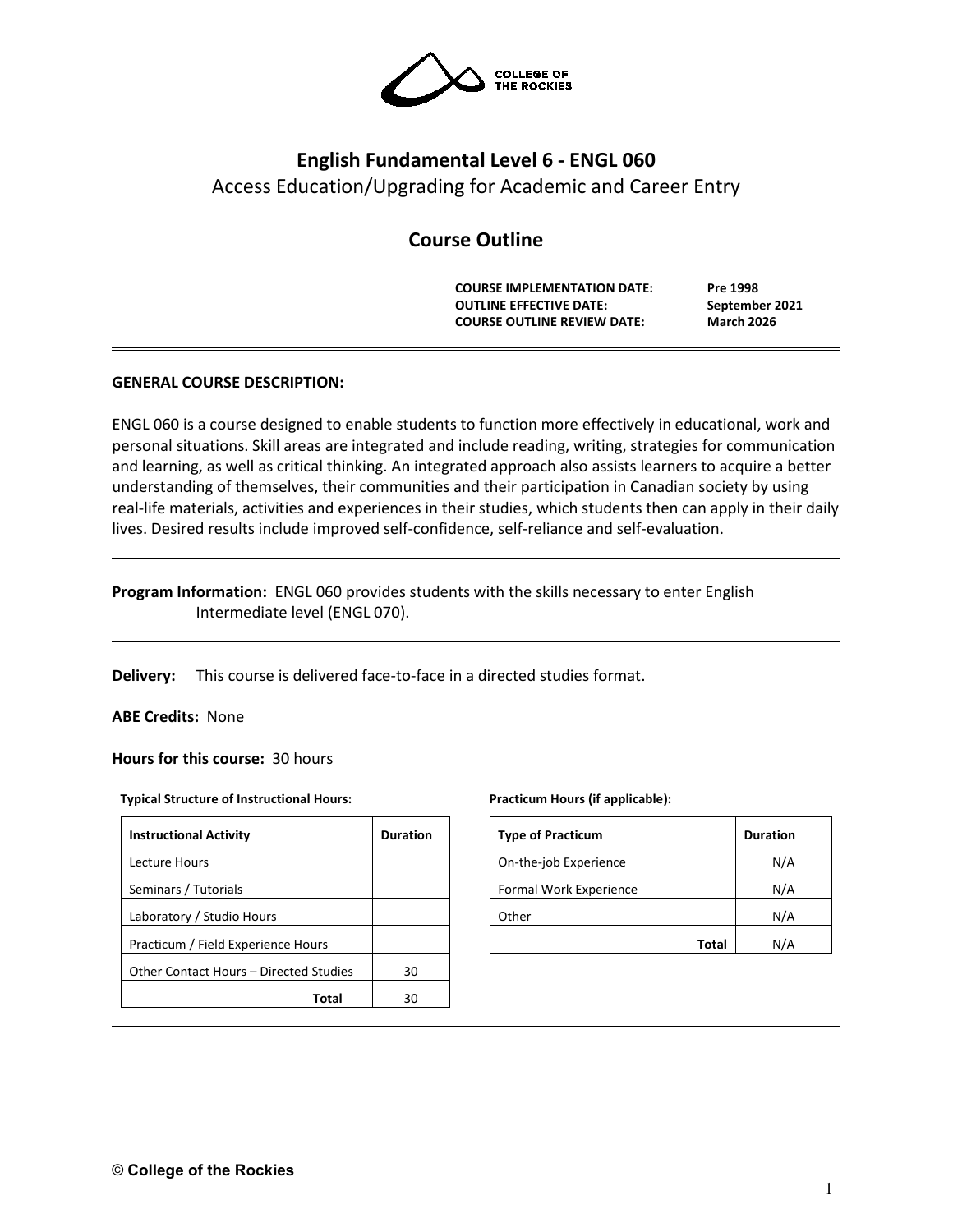Leanne Caillier-Smith, MEd

Signature

#### **APPROVAL SIGNATURES:**

Department Head Joy Brown E-mail: [jbrown3@cotr.bc.ca](mailto:jbrown3@cotr.bc.ca) Dean of Trades and Technology Dr. Jack Moes E-mail: [jmoes@cotr.bc.ca](mailto:jmoes@cotr.bc.ca)

Department Head Signature

Dean Signature

EDCO

Valid from: September 2021 – March 2026

Education Council Approval Date

#### **COURSE PREREQUISITES AND TRANSFER CREDIT:**

**Prerequisites:** Students must have successfully completed ENGL 050 or College of the Rockies assessment.

**Corequisites:** None

#### **Flexible Assessment (FA):**

Credit can be awarded for this course through FA  $\boxtimes$  Yes  $\Box$  No

Learners may request formal recognition for flexible assessment at the College of the Rockies through one or more of the following processes: External Evaluation, Worksite Assessment, Demonstration, Standardized Test, Self-assessment, Interview, Products/Portfolio, Challenge Exam. Contact an Education Advisor for more information.

**Transfer Credit:** For transfer information within British Columbia, Alberta and other institutions, please visit [http://www.cotr.bc.ca/Transfer.](http://www.cotr.bc.ca/Transfer)

> Students should also contact an academic advisor at the institution where they want transfer credit.

**Prior Course Number:** N/A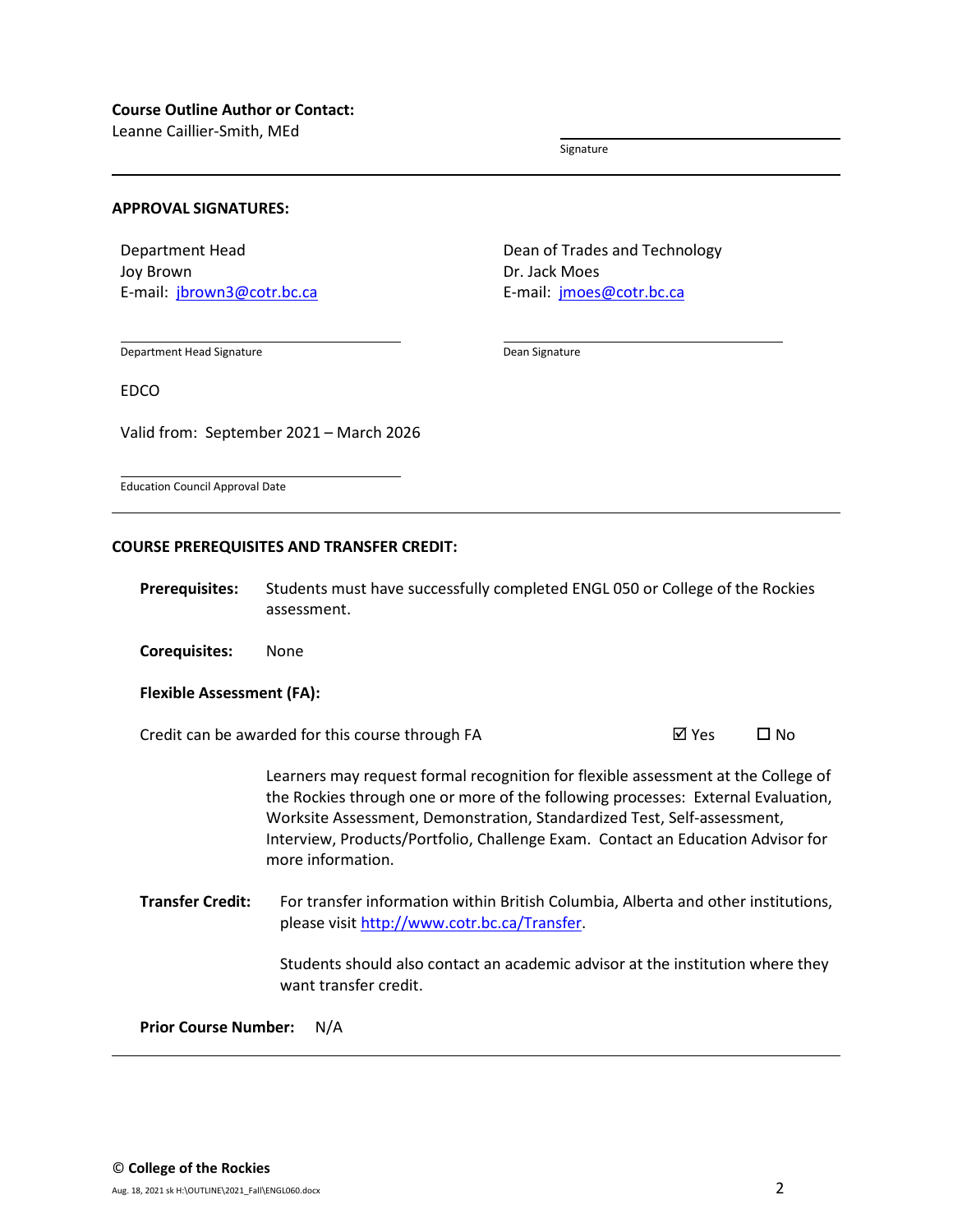### **Textbooks and Required Resources:**

Textbook selection varies by instructor and may change from year to year. At the Course Outline Effective Date the following textbooks were in use:

BC Reads: Adult Literacy Fundamental English - Course Pack 6 BC Reads: Adult Literacy Fundamental English - Reader 6 Author(s): Shantel Ivits, Vancouver Community College

*Please see the instructor's syllabus or check COTR's online text calculator <http://go.cotr.bc.ca/tuition/tCalc.asp> for a complete list of the currently required textbooks.*

#### **LEARNING OUTCOMES:**

Upon the successful completion of this course, students will be able to

#### **Reading**

| <b>Learning Outcome</b><br>Students will be able to                                                                                                                     | <b>Skills</b><br>By achieving this broader outcome, students<br>will demonstrate that they can also                                                                      |
|-------------------------------------------------------------------------------------------------------------------------------------------------------------------------|--------------------------------------------------------------------------------------------------------------------------------------------------------------------------|
| 1. read and discuss: non-fiction, 7+ paragraph<br>texts (e.g. articles, chapters, webpages,<br>transcripts) including abstract, conceptual or<br>specialised vocabulary | separate relevant from non-relevant details<br>$\bullet$<br>identify purpose, logic, validity<br>identify point of view, plot, main<br>events, indirect characterization |
| 2. read and discuss: 7+ paragraph short<br>stories; poems; songs (e.g. those including<br>figurative language and implicit meaning)                                     | use form and structure to inform<br>understanding (e.g. rhymes, stanzas,<br>haikus, limericks)<br>identify themes in poems, songs,<br>fictional stories                  |

### **Writing**

| <b>Learning Outcome</b><br>Students will be able to                                                                                                                                            | <b>Skills</b><br>By achieving this broader outcome, students<br>will demonstrate that they can also                                 |
|------------------------------------------------------------------------------------------------------------------------------------------------------------------------------------------------|-------------------------------------------------------------------------------------------------------------------------------------|
| 1. write 8-10 sentence paragraphs using<br>abstract and academic forms (i.e.<br>persuasive argument, formal summary,<br>cause and effect, compare or contrast,<br>advantages or disadvantages) | differentiate between subject and<br>object pronouns                                                                                |
| 2. compose self-reflective writings that<br>describe learning experiences                                                                                                                      | respond to self-identified learning<br>experiences, concerns, and/or successes<br>by using critical and future-oriented<br>thinking |
|                                                                                                                                                                                                | write concise, purposeful explanations<br>choose appropriate written register<br>(i.e. colloquial or formal writing)                |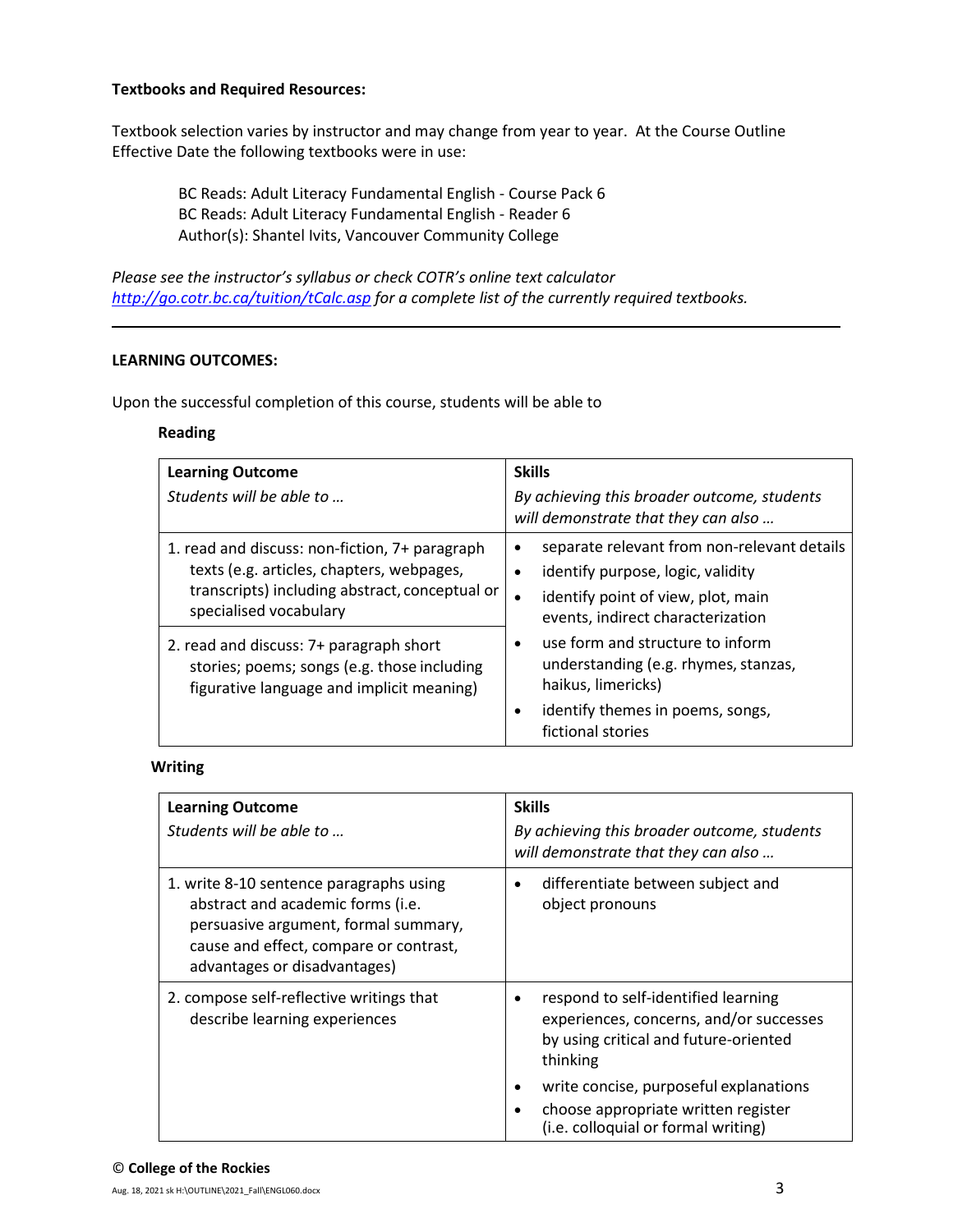For a complete list of the articulation learning outcomes of this course, please refer to the Adult Basic Education in British Columbia's Public Post-Secondary institutions: A Guide to Upgrading in BC's post secondary institutions : [An Articulation Handbook 2020/2021](https://www.bctransferguide.ca/docs/ABE2020.pdf) (bctransferguide.ca).

### **COURSE TOPICS:**

Decoding

• Word attack strategies & phonics

Reading & Comprehension

- Short stories, plays, essays, short novels
- Connotation & denotation
- Relevance VS irrelevance
- Written viewpoint bias
- Debating for-against
- Research skills & tools

#### Writing

- Mechanics & spelling
- Apostrophes & possessives
- Expression, structure, spelling
- Brainstorming, outlining, mapping
- Composition & content
- Narrative, descriptive, expository paragraphs
- Summaries & paraphrasing
- Business letters & resumes
- Application forms
- Time management & goal setting
- Strategies for success

*See instructor's syllabus for the detailed outline of weekly readings, activities and assignments.* 

#### **Assessments**

To progress in this course students must demonstrate a satisfactory level of achievement in reading, writing and strategies for learning activities.

#### **EXAM POLICY:**

Students must attend all required scheduled exams that make up a final grade at the appointed time and place.

Individual instructors may accommodate for illness or personal crisis. Additional accommodation will not be made unless a written request is sent to and approved by the appropriate Department Head prior to the scheduled exam.